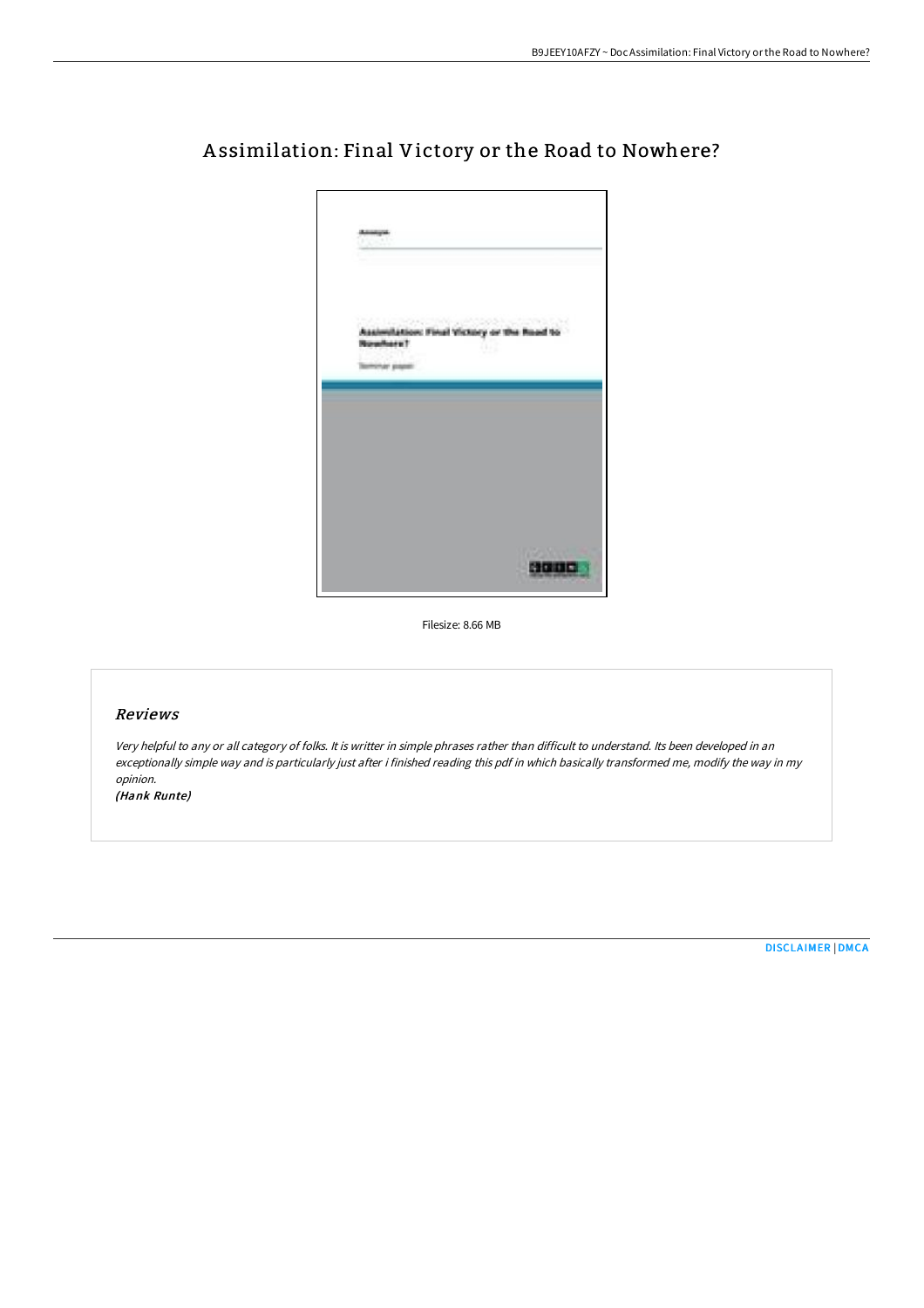## ASSIMILATION: FINAL VICTORY OR THE ROAD TO NOWHERE?



**DOWNLOAD PDF** 

GRIN Verlag Jul 2010, 2010. Taschenbuch. Book Condition: Neu. 210x148x1 mm. This item is printed on demand - Print on Demand Neuware - Seminar paper from the year 2006 in the subject American Studies - Culture and Applied Geography, grade: 1,3, , language: English, abstract: But then I came to the conclusion that no, while there may be an immigration problem, it isn't really a serious problem. The really serious problem is assimilation. - Samuel P. HuntingtonFrom its very beginnings, the United States has been an immigrant nation. It has been built on the shoulders of immigrants from every imaginable part of the world and, up to this day, is being sustained by the ancestors of these immigrants. I therefore agree with Samuel Huntington that immigration itself cannot be America's problem. However, Huntington's claim remains thatassimilation is the really serious problem. What exactly is wrong with assimilation Does the kind of assimilation that we observe today work at all Should ethnic minorities and immigrants assimilate more into mainstream American culture or would that be detrimental for them in a way that is not tolerable The latter will be the central question I will be posing in this paper. On the one hand, one's immediate reaction to this central question might be a definite 'no, they should not assimilate'. 'No'because the term 'assimilation' somehow carries negative connotations of small-mindednessand nationalistic fervor, that one might be hesitant to support, 'no' because it seems impossible to streamline human beings to fit a certain image, and 'no' because it seems illogical that immigrants should have to assimilate to something that is so diverse as the American culture. On the other hand, today's American society surely is not fully integrated. In so many instances, socioeconomic, cultural, political, and linguistic gaps stretch all the way across...

Read [Assimilation:](http://albedo.media/assimilation-final-victory-or-the-road-to-nowher.html) Final Victory or the Road to Nowhere? Online  $\mathbf{m}$ Download PDF [Assimilation:](http://albedo.media/assimilation-final-victory-or-the-road-to-nowher.html) Final Victory or the Road to Nowhere?